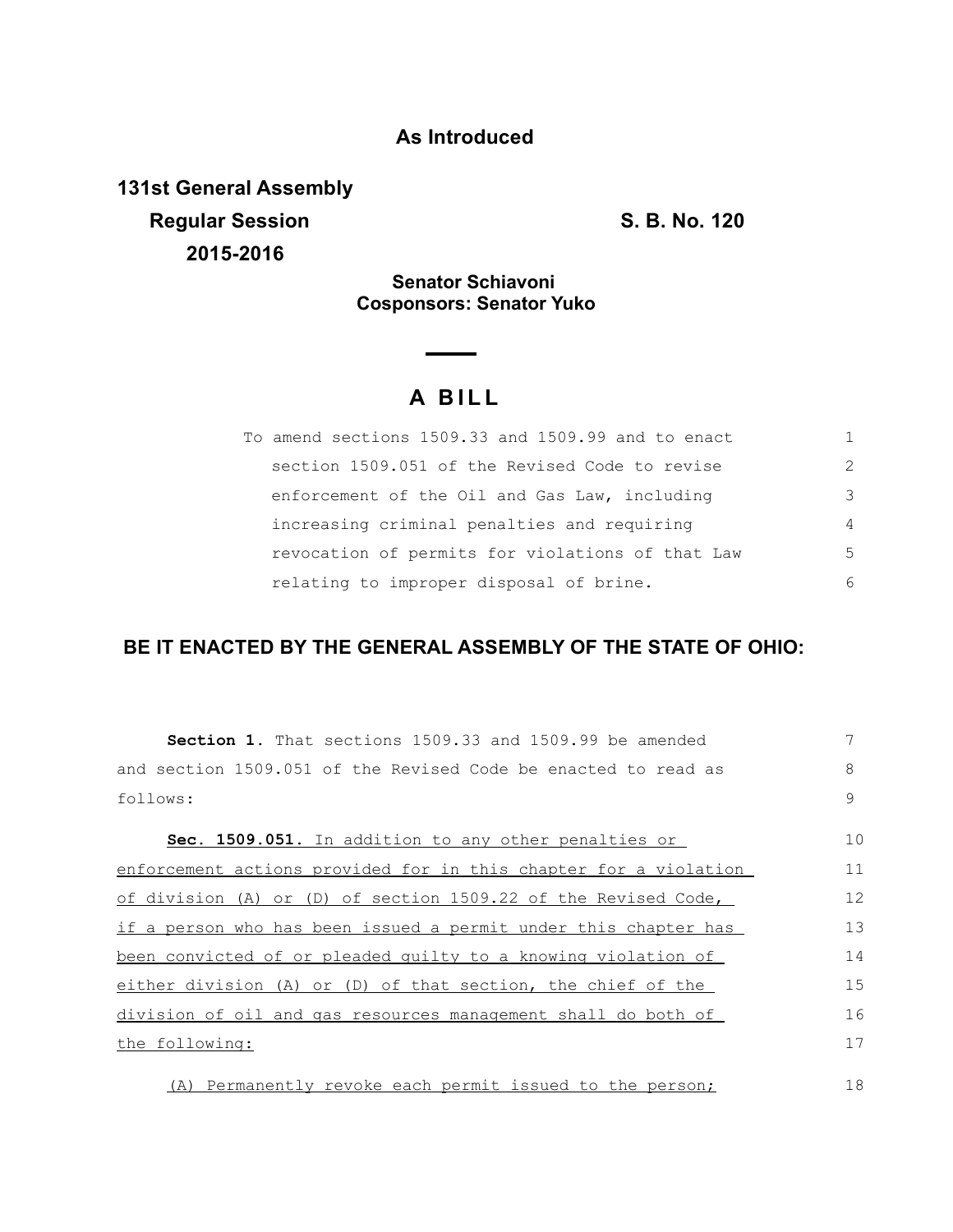| (B) Deny any future application by the person for a              | 19 |  |
|------------------------------------------------------------------|----|--|
| permit.                                                          | 20 |  |
| Sec. 1509.33. (A) Whoever violates sections 1509.01 to           | 21 |  |
| 1509.31 of the Revised Code, or any rules adopted or orders or   | 22 |  |
| terms or conditions of a permit or registration certificate      | 23 |  |
| issued pursuant to these sections for which no specific penalty  | 24 |  |
| is provided in this section, shall pay a civil penalty of not    | 25 |  |
| more than four thousand dollars for each offense.                | 26 |  |
| (B) Whoever violates section 1509.221 of the Revised Code        | 27 |  |
| or any rules adopted or orders or terms or conditions of a       | 28 |  |
| permit issued thereunder shall pay a civil penalty of not more   | 29 |  |
| than two thousand five hundred dollars for each violation.       | 30 |  |
| (C) Whoever violates division (D) of section 1509.22 or          | 31 |  |
| division (A)(1) of section 1509.222 of the Revised Code shall    | 32 |  |
| pay a civil penalty of not less than two thousand five hundred   |    |  |
| dollars nor more than twenty thousand dollars for each           |    |  |
| violation.                                                       | 35 |  |
| (D) Whoever violates division (A) of section 1509.22 of          | 36 |  |
| the Revised Code shall pay a civil penalty of not less than two  | 37 |  |
| thousand five hundred dollars nor more than ten thousand dollars | 38 |  |
| for each violation.                                              | 39 |  |
| (E) Whoever violates division (A) of section 1509.223 of         | 40 |  |
| the Revised Code shall pay a civil penalty of not more than ten  | 41 |  |
| thousand dollars for each violation.                             | 42 |  |
| (F) Whoever violates section 1509.072 of the Revised Code        | 43 |  |
| or any rules adopted or orders issued to administer, implement,  | 44 |  |
| or enforce that section shall pay a civil penalty of not more    | 45 |  |
| than five thousand dollars for each violation.                   |    |  |

(G) In addition to any other penalties provided in this

47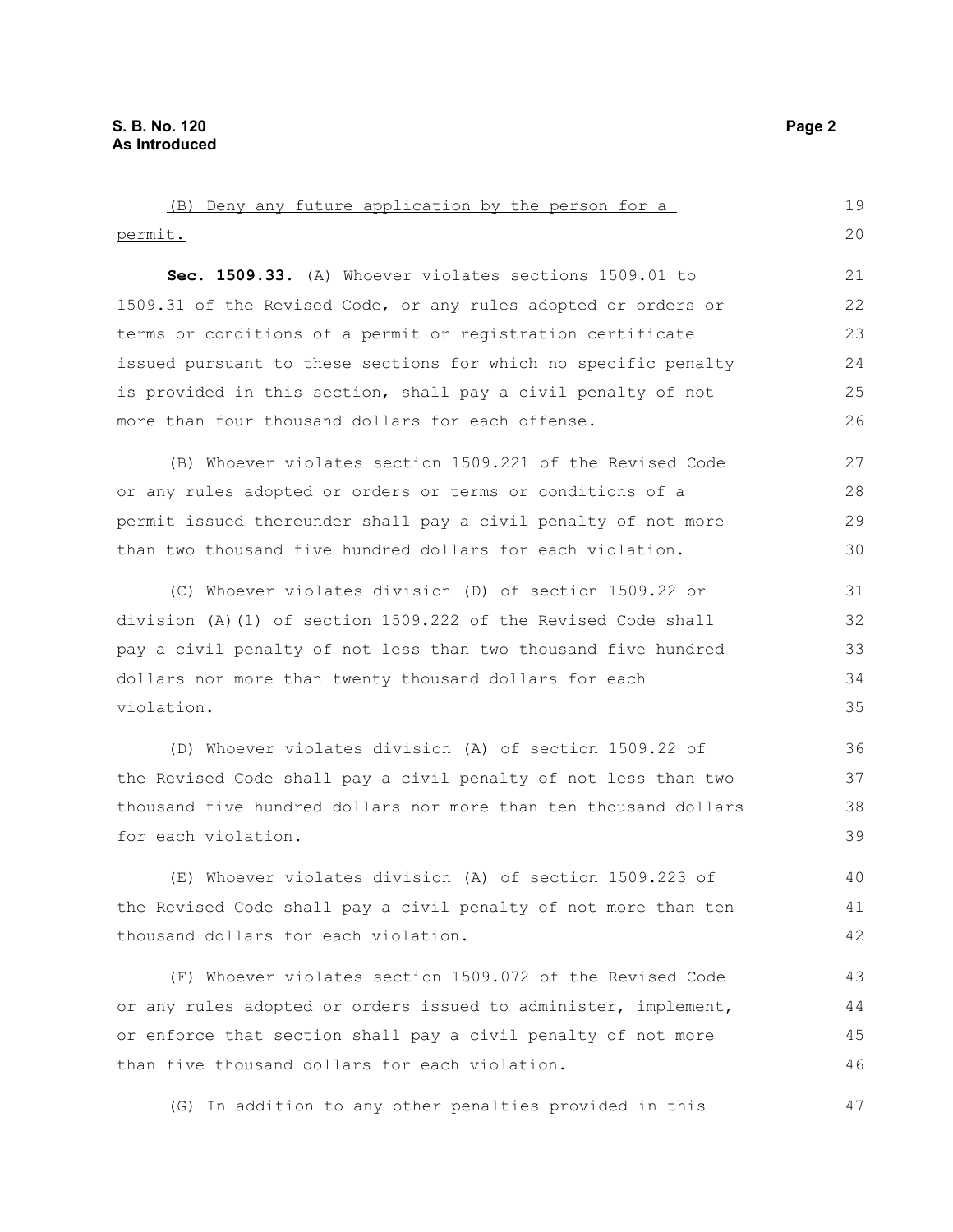chapter, whoever violates division (B) of section 1509.22 or division (A)(1) of section 1509.222 or knowingly violates division (A) of section 1509.223 of the Revised Code is liable for any damage or injury caused by the violation and for the cost of rectifying the violation and conditions caused by the violation. If two or more persons knowingly violate one or more of those divisions in connection with the same event, activity, or transaction, they are jointly and severally liable under this division. 48 49 50 51 52 53 54 55 56

(H) The attorney general, upon the request of the chief of the division of oil and gas resources management, shall commence an action under this section against any person who violates sections 1509.01 to 1509.31 of the Revised Code, or any rules adopted or orders or terms or conditions of a permit or registration certificate issued pursuant to these sections. Any action under this section is a civil action, governed by the Rules of Civil Procedure and other rules of practice and procedure applicable to civil actions. The remedy provided in this division is cumulative and concurrent with any other remedy provided in this chapter, and the existence or exercise of one remedy does not prevent the exercise of any other, except that no person shall be subject to both a civil penalty under division  $(A)$ ,  $(B)$ ,  $(C)$ , or  $(D)$  of this section and a criminal penalty under section 1509.99 of the Revised Code for the same offense. 57 58 59 60 61 62 63 64 65 66 67 68 69 70 71 72

(I) For purposes of this section, each day of violation constitutes a separate offense. 73 74

**Sec. 1509.99.** (A) Whoever violates sections 1509.01 to 1509.31 of the Revised Code or any rules adopted or orders or terms or conditions of a permit issued pursuant to these 75 76 77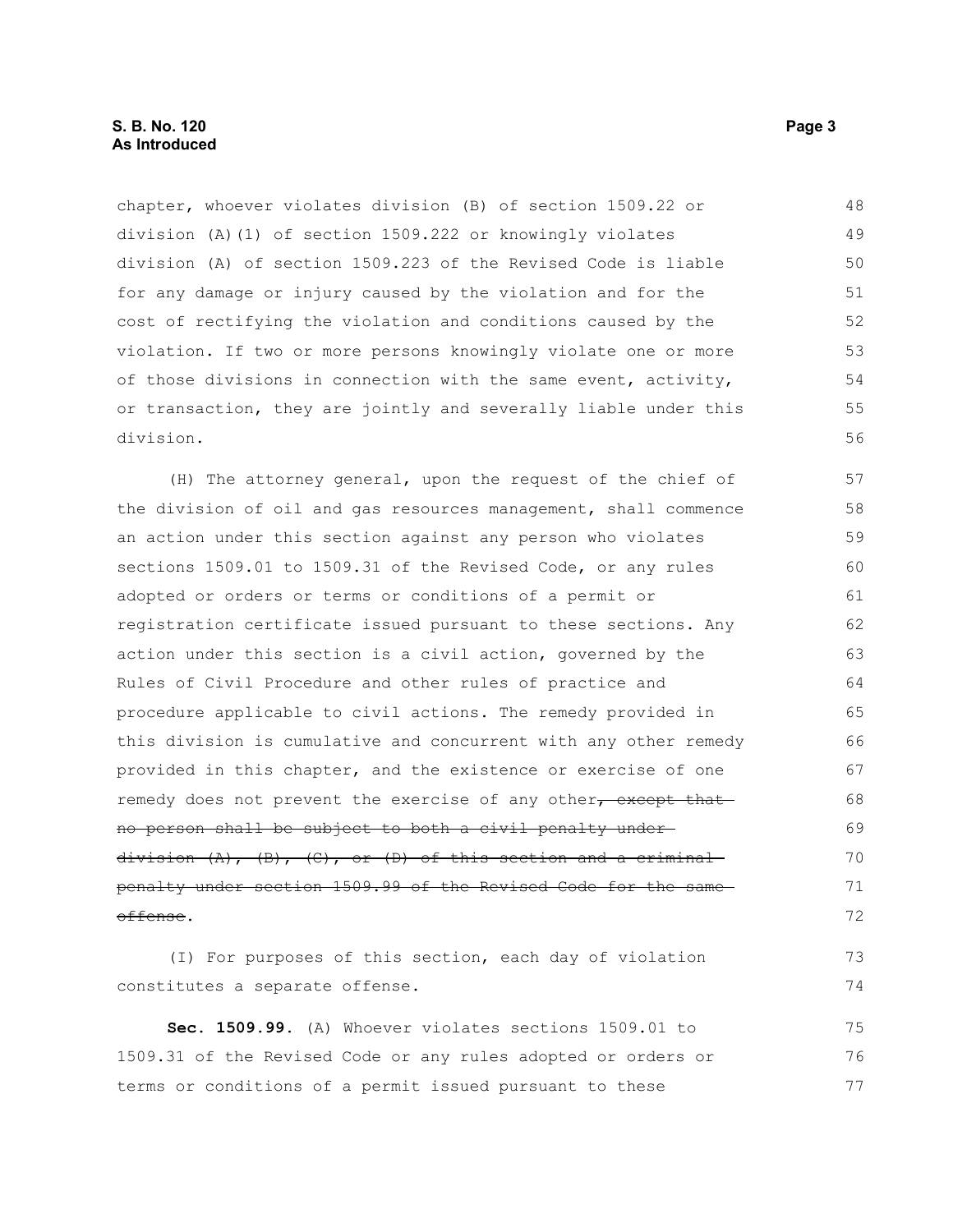#### **S. B. No. 120 Page 4 As Introduced**

sections for which no specific penalty is provided in this section shall be fined not less than one hundred nor more than one thousand dollars for a first offense; for each subsequent offense the person shall be fined not less than two hundred nor more than two thousand dollars. 78 79 80 81 82

(B) Whoever violates section 1509.221 of the Revised Code or any rules adopted or orders or terms or conditions of a permit issued thereunder shall be fined not more than five thousand dollars for each violation. 83 84 85 86

(C)(1) Whoever knowingly violates section 1509.072, division  $(A)$ , (B), or (D) of section 1509.22, division (A)(1) or (C) of section 1509.222, or division (A) or (D) of section 1509.223 of the Revised Code or any rules adopted or orders issued under division (C) of section 1509.22 or rules adopted or orders or terms or conditions of a registration certificate issued under division (E) of section 1509.222 of the Revised Code shall be fined ten thousand dollars or imprisoned for six months, or both for a first offense; for each subsequent offense the person shall be fined twenty thousand dollars or imprisoned for two years, or both. 87 88 89 90 91 92 93 94 95 96 97

 (2) Whoever knowingly violates division (A) or (D) of section 1509.22 of the Revised Code is guilty of a felony and shall be fined not less than ten thousand dollars nor more than fifty thousand dollars or imprisoned for three years, or both for a first offense; for each subsequent offense the person shall be fined not less than twenty thousand dollars nor more than one hundred thousand dollars or imprisoned for six years, or both. 98 99 100 101 102 103 104 105

(3) Whoever negligently violates those-the divisions, sections, rules, orders, or terms or conditions of a 106 107